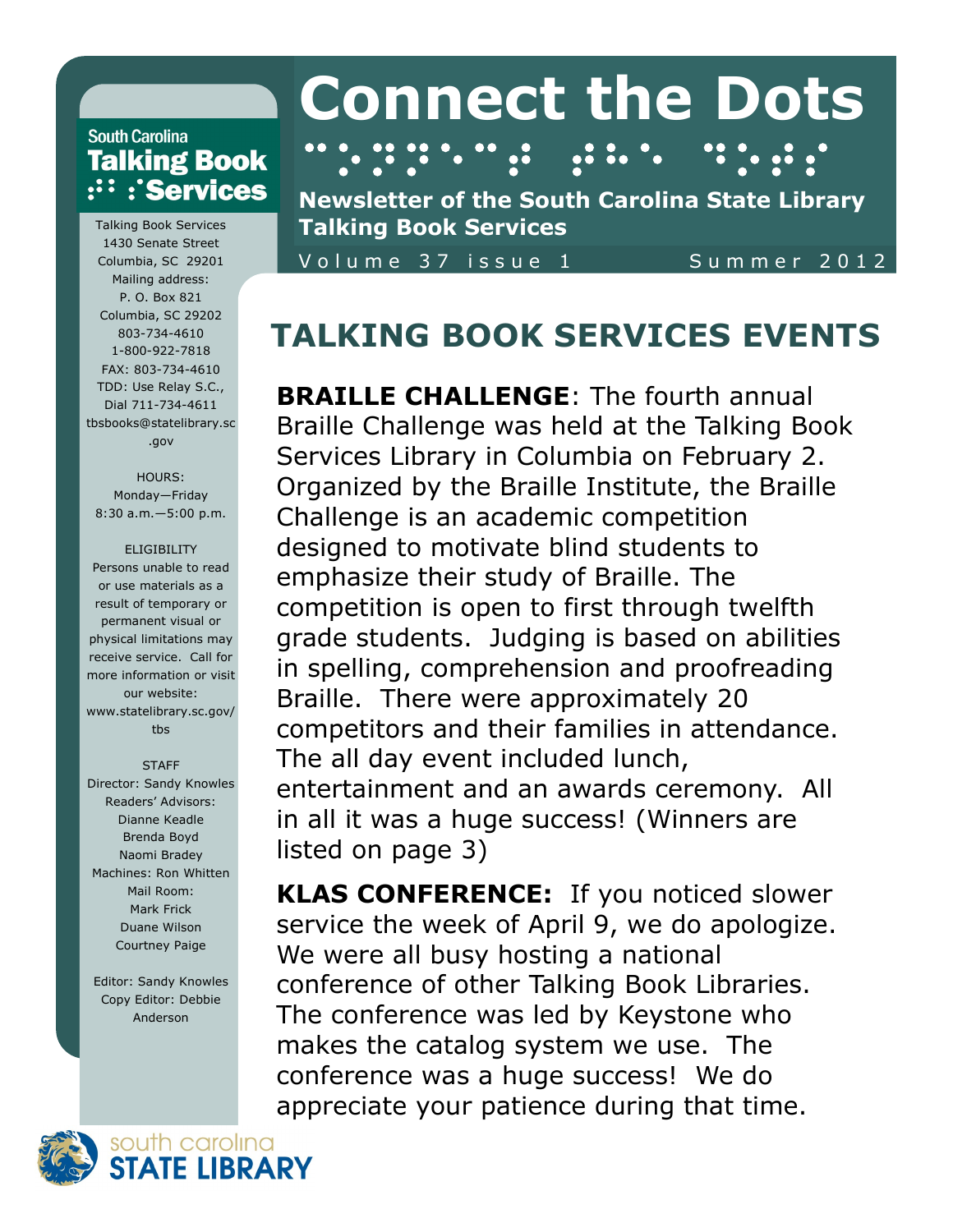Page 2

# **NEWS FROM THE NATIONAL LIBRARY SERVICE**



**Karen Keninger, Director of the National Library Service**

**Karen Keninger began her tenure as Director of the National Library Service for the Blind and Physically Handicapped on March 26. She left her position as director of the Iowa Department for the Blind, a leading provider in the United States of vocational rehabilitation and independentliving programs and library services for blind and visually impaired individuals to take on this new challenge.**

# **LET ME INTRODUCE MYSELF!**

My name is Sandy Knowles and I am the new (as of January) director of Talking Book Services. I have been a librarian for over 30 years, working mostly in public libraries. I am a native of Columbia and very pleased to finally be back home. It is a pleasure to serve everyone who uses OUT SETVICES. Sandy Knowles



# **STAFF FAVORITES:**

Authors: Michael Connelly Harlan Coban Marcia Muller Mary Kay Andrews Dorothea Benton Frank

Titles: The King's Speech by Mark Logue: Tells the story of the man who became King George VI, the father of Queen Elizabeth II.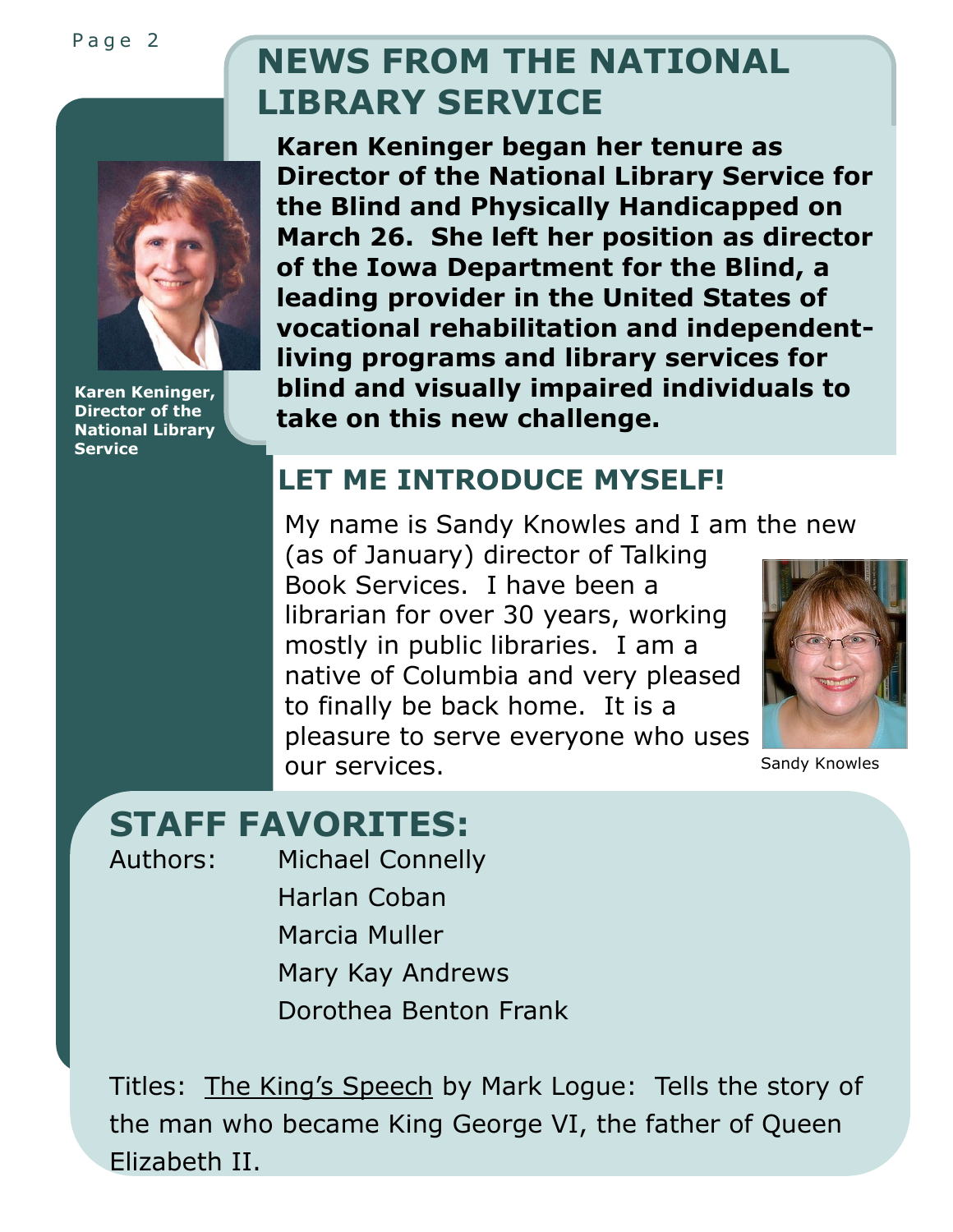# **Braille Challenge winners:**

| <b>Varsity:</b> | 1st-Shelby Craig<br>2nd-Tori Wilson<br><b>3rd-Chris Givens</b>      | Freshman:          | 1st-Fatima Taylor<br>2nd-Tylek Fludd<br><b>3rd-Bailey Carithers</b> |
|-----------------|---------------------------------------------------------------------|--------------------|---------------------------------------------------------------------|
| Jr. Varsity:    | 1st-Ryan Uhle<br><b>2nd-Austin Bowers</b><br>3rd-Anna Milligan      | <b>Apprentice:</b> | 1st-Jessie Campbell<br>2nd-Madison Serico<br>3rd-Elijah Gregory     |
| Sophmore:       | 1st-Wallace Stuckey<br>2nd-Bill Dingler<br>3rd-Alexis Faulkenberry  | <b>Novice:</b>     | 1st-Victoria Thibeau<br>2nd-Zharvis Scott<br>3rd-Devin Tyler        |
| Freshman:       | 1st-Fatima Taylor<br>2nd-Tylek Fludd<br><b>3rd-Bailey Carithers</b> | <b>Rookie:</b>     | 1st-William McFadden<br>2nd-Brookelyn Raulerso<br>3rd-Dylan Fisher  |

# **TECH HIGHLIGHTS**

Assistive devices are available for in-house use at the State Library to aid readers who cannot use conventional text. These devices include:

**Closed Circuit Television** which magnifies text up to 60 times its original size.

**Zoomtext®** magnifies computer screen images up to 16 times their original size.

**JAWS®** for Windows reads aloud information on a computer screen.

**OpenBook®** scans a printed page and reads the text aloud.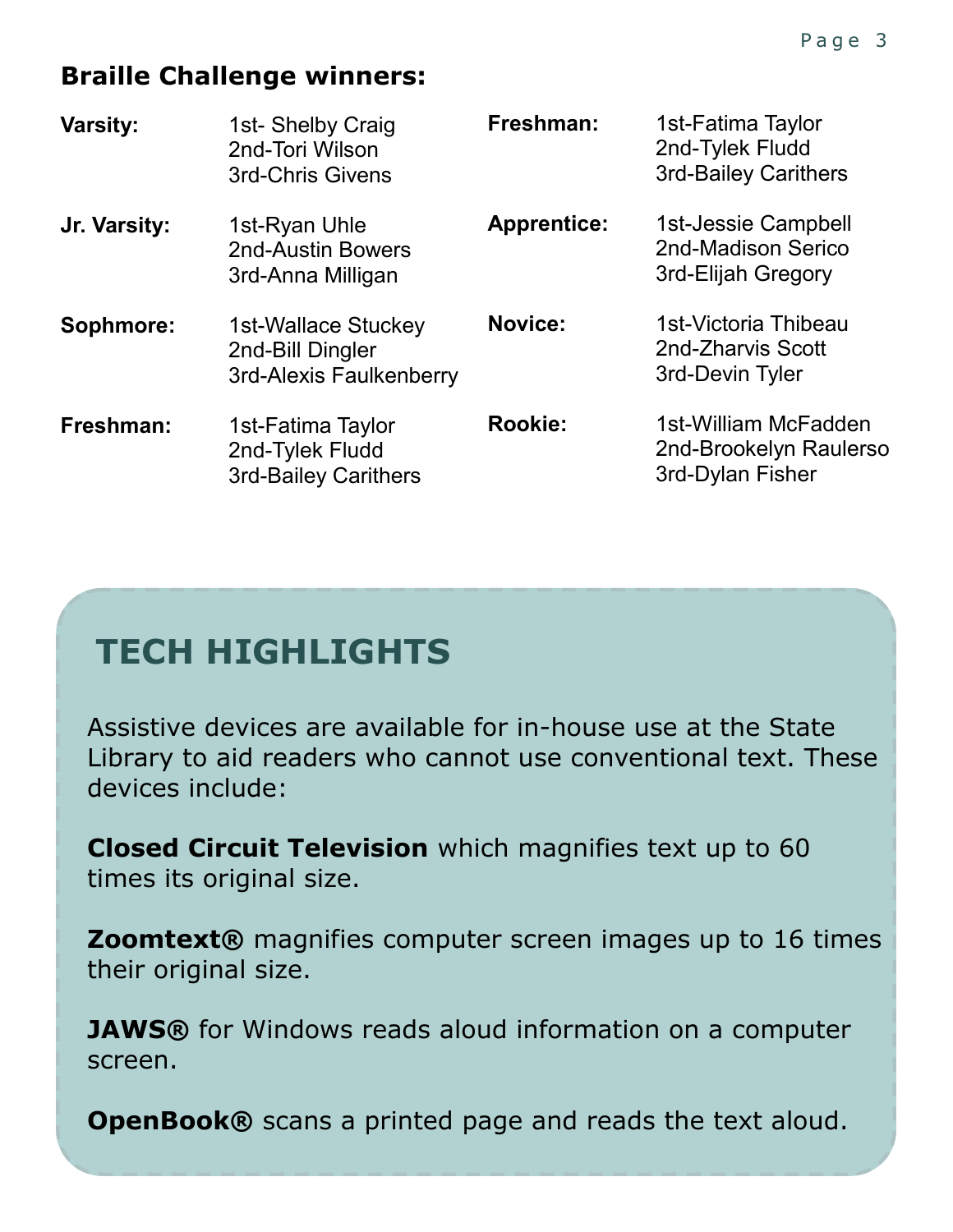



**SUMMER READING CONTEST SHORT STORY/POEM COMPETITION!**

**(For kids aged 5 to 18)**

- **Write a short story (at least one page long), or compose a poem.**
- **Complete an entry form and return it and your entry to the SC State Library/Talking Book Services. (Must be a registered Talking Book Services patron.)**
- **Only enter once in each category (may enter both a poem and a short story).**
- **Winners will be announced in the Fall Newsletter.**
- **Two winners from the "Dream Big!" category and two winners from the "Own the Night" category.**
- **Winning poem and short story will be published in the Fall Newsletter, on the TBS webpage and recorded as a talking book in our studio.**
- **Deadline: August 1**
- **To receive an entry form, contact a Reader's Advisor.**

SUMMER READING TEENS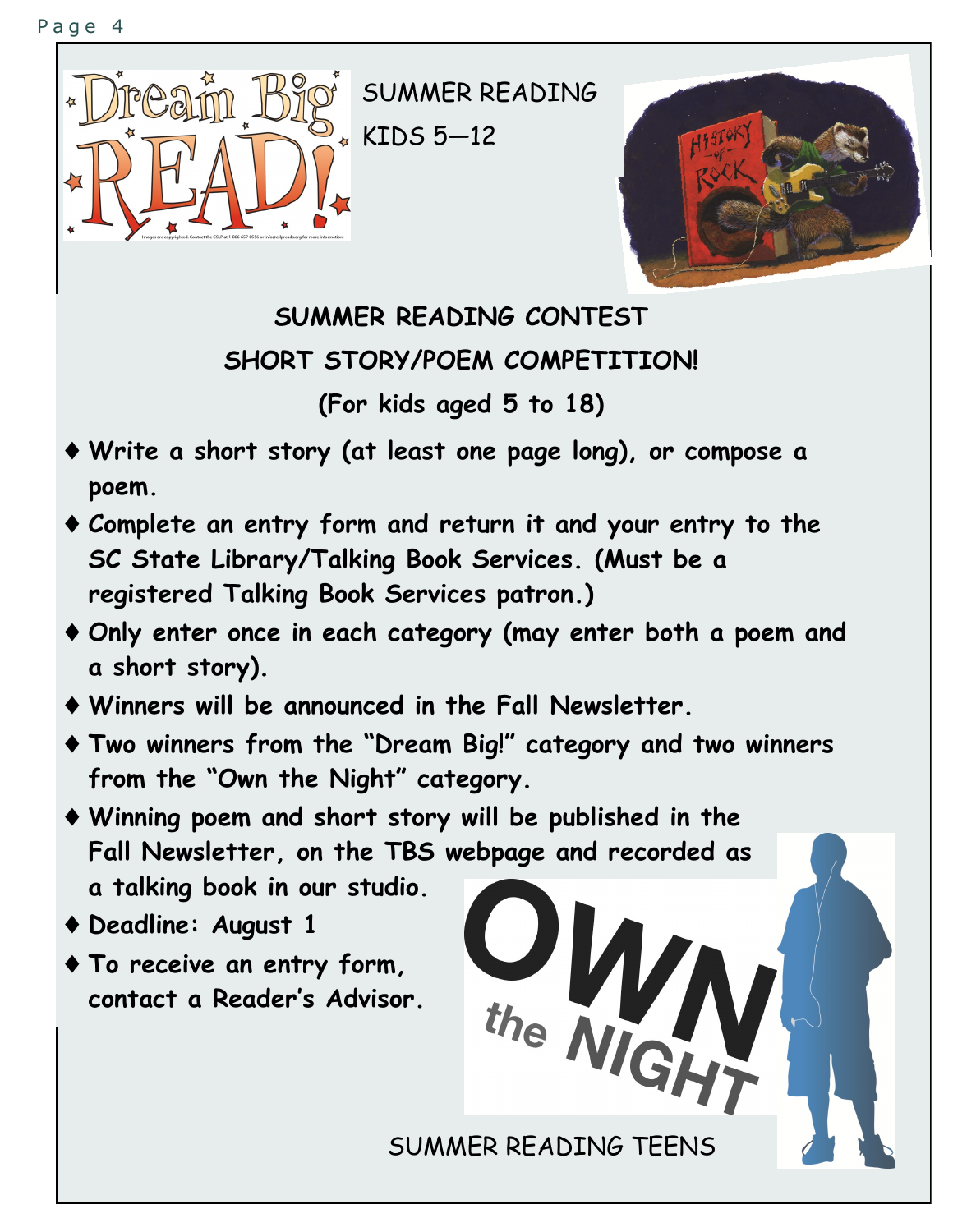# **Let's Celebrate Art! Student Art competition**

Students: create a spectacular piece of art using the medium of your choice. Send it to us by October 5 along with an entry form. Winners will be announced and awards given out later in October. This competition is open to any blind or visually impaired student k—12. Entry forms will be available late summer. So come on! Let's Celebrate Art!

# **DID YOU KNOW?**



Talking Book Services has its own recording booth for creating digital copies of local books of interest not picked up by the National Library. We use volunteers to read the books and staff and volunteers to edit the recordings. It can take weeks to months to get one book completed. In addition

to books, we also record South Carolina Wildlife and Sandlapper magazines.

### **Check out our latest local recordings:**

**DSC 504 The Girl on Legare Street** by Karen White Melanie is reunited with her estranged mother, Ginnette Prioleau Middleton, after she has an ominous premonition. With their combined psychic abilities they expect to unearth some ghosts. They will have to face long buried secrets to save Melanie's family from dark spirits. (Narrated by Kerry Stubbs)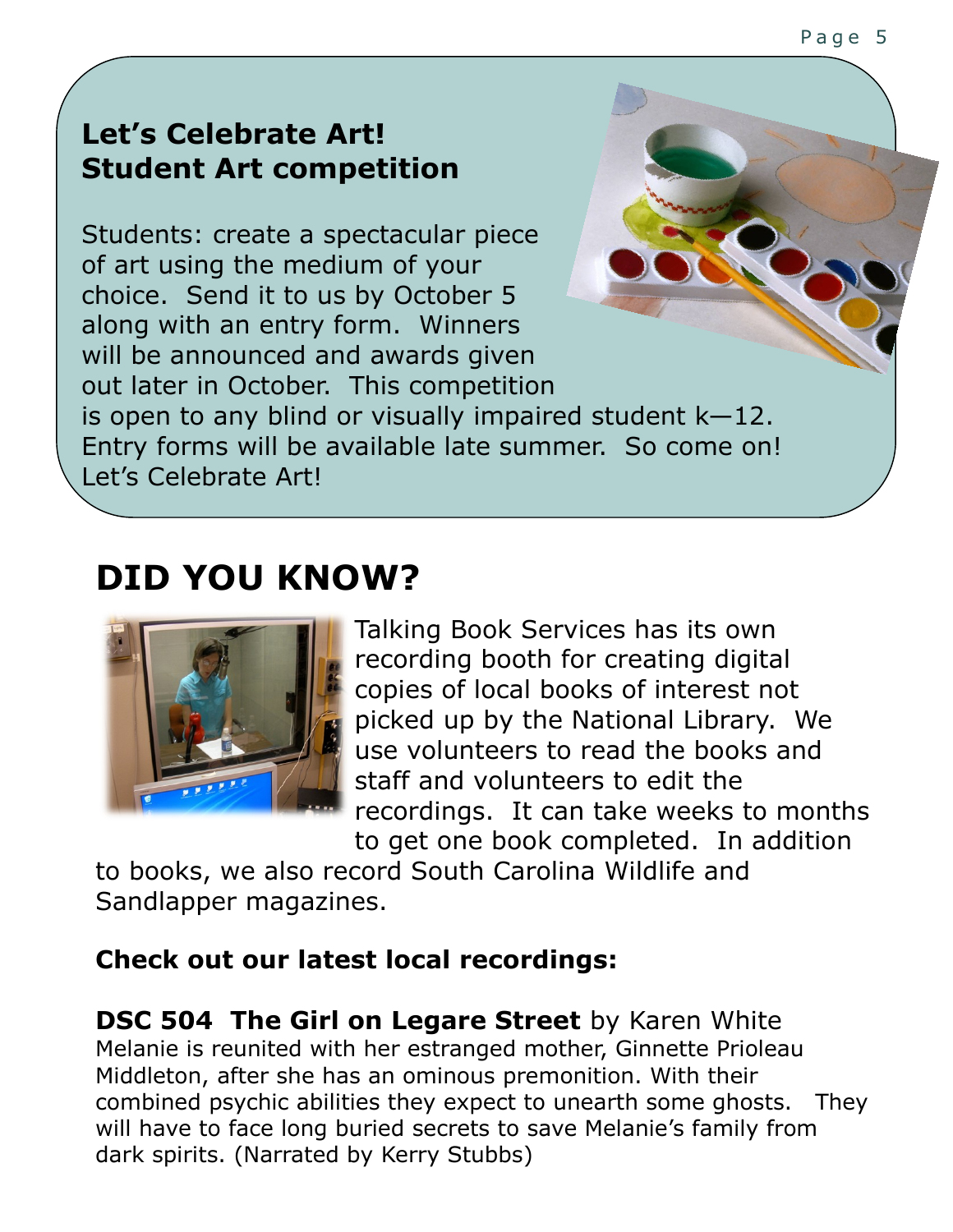#### Page 6

# **DSC 505 The Coastwatcher** by Elise Weston

Set against the backdrop of the home front during World War II, this adventure blends mystery and history. The protagonist learns that war is not a distant and exciting game, but a grim reality actually involving real people and real danger. For Grades  $4 - 8$ . (Narrated by Patricia Voelker)

# **DSC 506 Going Going Gone!** By Alan Katz

Readers can join in the chorus, singing sporty new lyrics to childhood classics. From football to baseball, soccer to archery, there's a song for every court, field, and sporting occasion. For grades Preschool – 2. (Narrated by Patricia Voelker)

### **DSC 507 New York is English, Chattanooga is Creek** by Chris Raschka

Suppose you are a city. Who named you Santa Fe, or Portland, or Tombstone, or whatever your name is? This book invites you to a party with lots and lots of relatives, near and far, from all over the nation. For grades Preschool – 4. (Narrated by Kallie Earnest)

## **DSC 508 The Adventures of Little Lee-lee and Sir Tickle, the Friendly Pickle** by Alicia Chisolm

After Lee-lee is diagnosed with juvenile diabetes, her imagination comes to life in the form of a giant friendly dill pickle named Sir Tickle, who tries to keep her on the right path regarding her diabetes. For grades 3 -6. (Narrated by Sherry Andrews)

# **DSC 510 Saints at the River: a Novel** by Ron Rash

A child's body is trapped on the bottom of South Carolina's Tamassee River and her parents want it recovered. Environmentalists, politicians, the family and the townspeople square off in a battle over how best to resolve the situation and protect this wild and scenic river. Maggie Glenn, a newspaper photographer sent to cover the story, returns to her hometown and is forced to face her past. (Narrated by Kimberly Roberts)

Do you use BARD? If so, check out our own Lionshare. The books listed above are also available for digital download from our website via the link for Lionshare.

### **http://www.statelibrary.sc.gov/lionshare**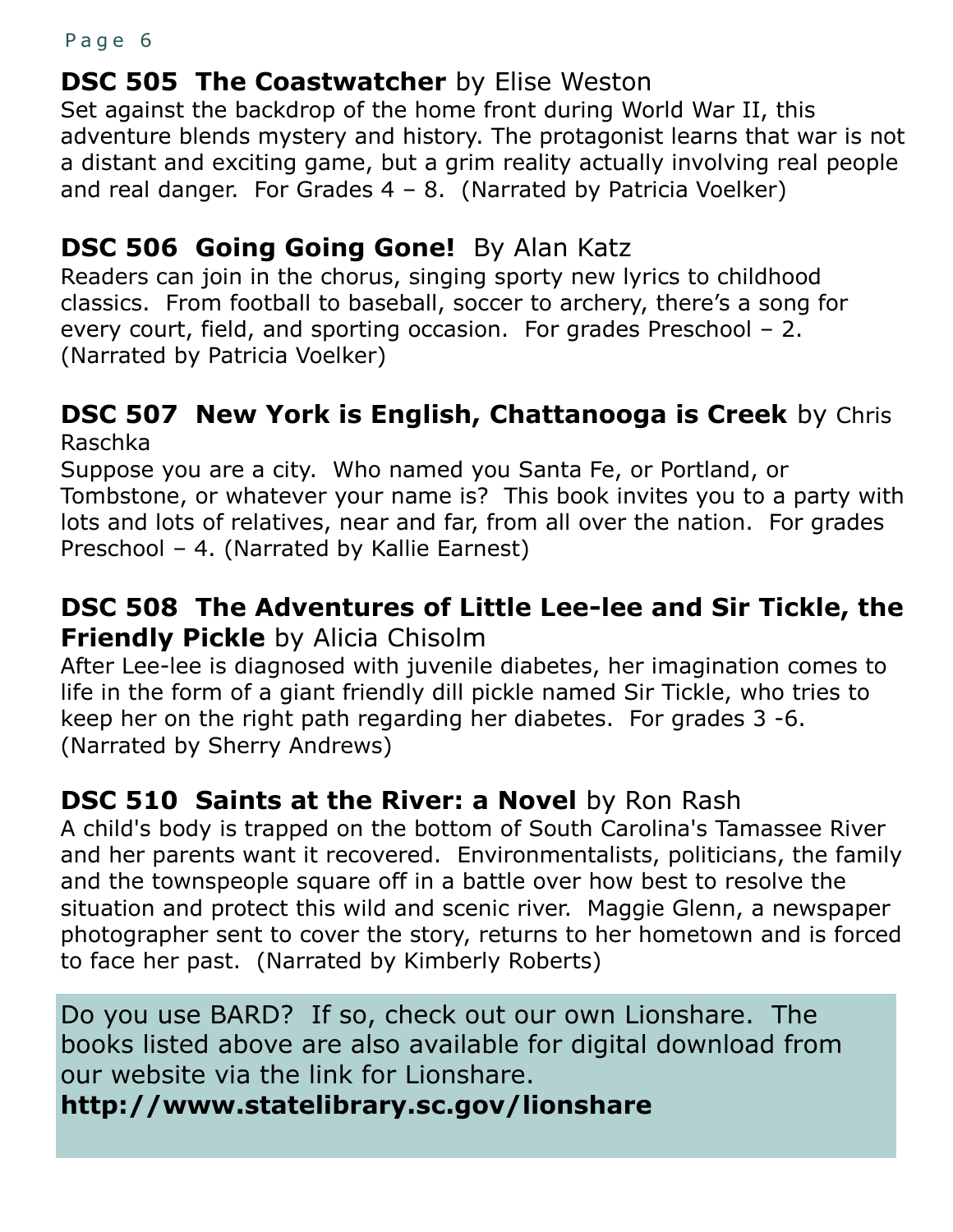# **CONTRIBUTIONS**

Since January 1, 2012:

*In Memorial:*

- Evelyn H. Sharpe
- Linwood "Bert" Hicks, Jr.
- Dr. George Parsons
- Shirley S. Smith
- Marvin Gantt
- Frank McFarland
- Margie Herron
- James Riley
- Bill Onley
- Celeste Patterson
- Henry Mateja
- Nancy Robertson
- Margaret Workman

# *In Honor of:*

- Talking Book Services Staff
- Eleanor Herlong



# *Contributors:*

- Mr. and Mrs. Douglas E. Earnst, Charleston
- Ms. Elna R. Conkelton, Aiken
- Mr. and Mrs. Emil Peterson, Bluffton
- Dr. and Mrs. Melvin Barrington, West Columbia
- Anne Kyle McIntyre, Spartanburg
- Alwyne Harrison, Greenville
- Audrey M. Klein, Hilton Head
- Mary Hayes Owings, Laurens
- Eau Claire Presbyterian Church
- Mr. and Mrs. J. Davis Oliver, Walhalla
- Carolyn Black, Georgetown
- Mr. and Mrs. C. J. Todd, Charleston
- Kerry G. Stubbs, Columbia
- Woman's Club of Rock Hill
- Jane D. Griffin, Leesville
- Mary Mateja, Little River
- Belmont Estates Neighborhood Club
- Ella Dowling